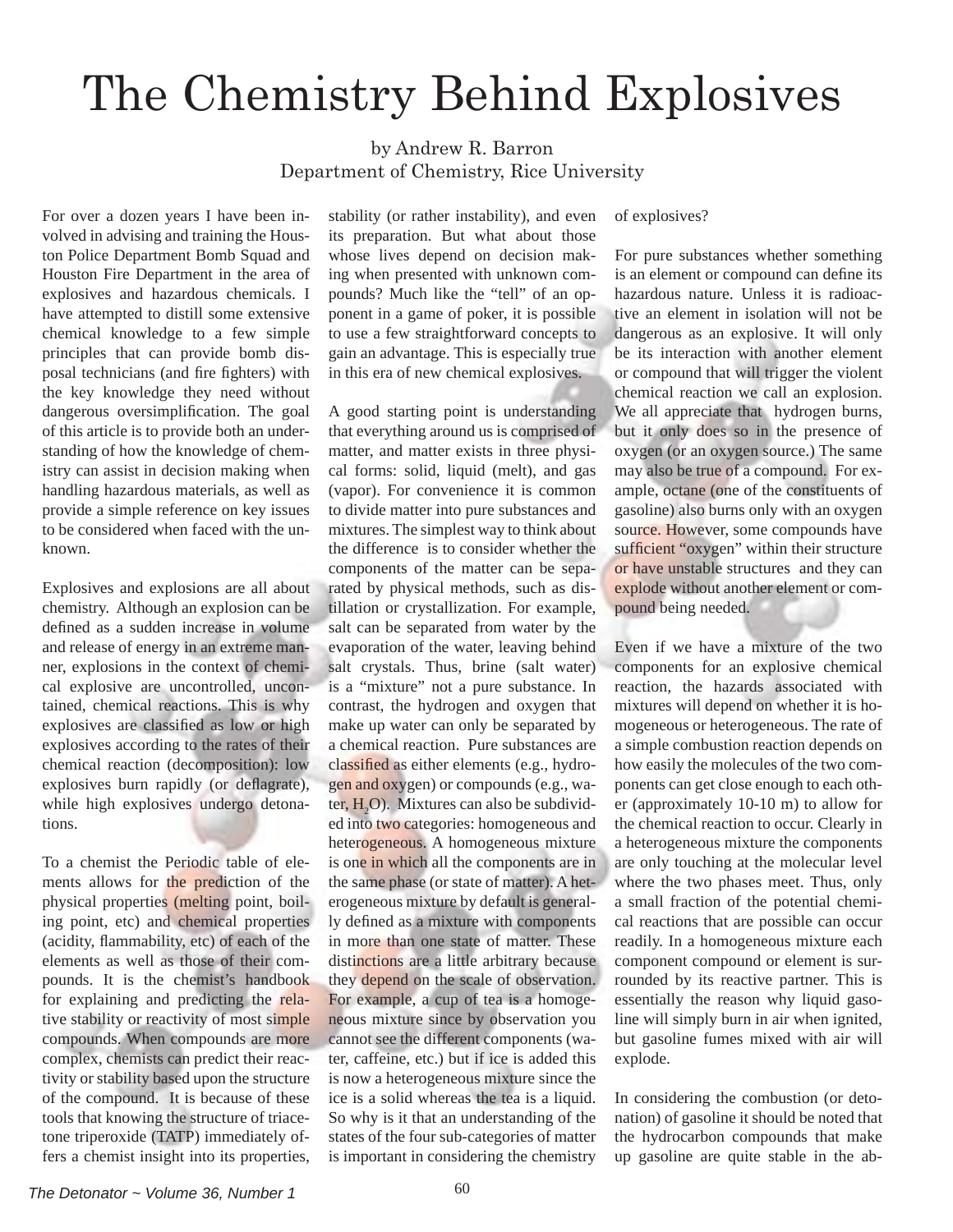sence of a source of oxygen (usually from the air.) Furthermore, some form of energy input (heat, flame, or spark) must be provided. Thus, the combustion of gasoline provides an archetypal example of the three component explosive systems typical of a traditional chemical explosive: fuel (something that will burn), an oxidizer (source of oxygen), and energy (ignition). While we tend to think of fuel as

being organic material there are actually three general classes of fuel: organic (carbon based) compounds, metal, or metal compounds.

Organic compounds generally contain carbon, hydrogen, and other elements (e.g., nitrogen, oxygen.) When an organic compound burns the carbon is converted to carbon dioxide  $(CO_2)$  a stable non-flammable compound, while the hydrogen forms water  $(H_2O)$  as a vapor (another non flammable compound!) For example, see equation 1.

## $CH_4 + 2 O_2 > CO_2 + 2 H_2 O$ *equation 1*

It is the formation of these two chemicals that is responsible for the energy release we associate with flame or explosion. Thus, essentially any compound of carbon (except carbon dioxide and metal carbonates which can be thought of as salts of carbon dioxide and therefore stable to further oxidation) can act as the fuel in an explosive. So why don't they? As discussed above, the difference between deflagrate and detonation is a function of the rate of reaction, and that in turn, is limited by mass transport i.e., how rapidly the reacting molecules can come together at the molecular level.

Therefore, organic compounds that are dense solids or non-volatile liquids are less likely to be potential fuel sources in explosive. In the absence of other factors (to be discussed below ) when



tion, but also many of their compounds as well. As discussed above, the formation of water from the hydrogen in organic compounds, in combination with an oxygen source, releases significant energy. It stands to reason therefore that any compound comprising of hydrogen and an element can be a potential fuel. A compound of hydrogen and another

element is known as a hydride. This is especially true for the hydrides of reactive metals such as aluminum and sodium, but is also true for the hydrides of silicon and phosphorus. These hydride compounds react with an oxidizer in a manner analogous to that of a hydrocarbon, as may be seen by a comparison of equations 1 and 2.

## $SiH_4 + 2 O_2 > SiO_2 + 2 H_2O$ *equation 2*

Oxygen  $(O_2)$  from the air does not have to be the source of oxidizer. Alternatives such as hydrogen peroxide  $(H_2O_2)$ , mitrous oxide  $(N_2O)$ , and nitrates (e.g., ammonium nitrate,  $[NH_4][NO_3]$ ) are all sources of oxygen for combustion or explosions. Does that mean that every compound containing oxygen can be an oxidizer? The short answer to this is no. For example, alcohols such as methanol will burn (in the presence of additional oxygen), but they will not act as an oxidizer. The oxygen within any compound must be "reactive." By this we mean that it must be able to be released, preferentially as the more reactive oxygen atom  $(O)$  rather than  $O<sub>2</sub>$ or be attached (chemically bonded to an element that wants to get rid of the oxygen i.e., an element that is readily reduced.) The most likely element in this case is nitrogen, with sulfur and phosphorus also potential candidates. Almost all compounds containing nitrogen bonded to oxygen can act as an oxidizer. Generally, the more oxygen atoms attached to nitrogen the more re-

is a hazard for explosion the decision should be based on the answers to the following questions: Is there an oxidizer present and if so, how well is it mixed with the fuel (is it homogeneous or heterogeneous?) and; What are possible sources of energy(ignition)?

ascertaining if an organic compound

*fi gure 3*

Despite our reliance on hydrocarbons as a transportation fuel and energy generation, they are not the only things that burn, and hence are not the only potential fuel sources in an explosive mixture. Most metals react with oxygen to form an oxide, but not all of them do it with sufficient energy release for deflagration, let alone detonation. A practical way to predict the reactivity of a metal with oxygen is to look at the stability of the metal oxide: the more reactive a metal, the more stable its oxide. A consideration of rocks, minerals, and salts helps identify some likely candidates. Sapphire and ruby are aluminum oxide, and aluminum is highly flammable with a range of oxygen sources; it is even used as fuel for the space shuttle. Sodium chloride is common rock salt, and sodium reacts explosively with water and burns in air. Magnesium oxide is a mineral that is used as a principal ingredient in construction materials used for fireproofing, while magnesium is highly flammable and can even burn under water and in a carbon dioxide atmosphere.

It is not just reactive metals that can be used as the fuel component of combus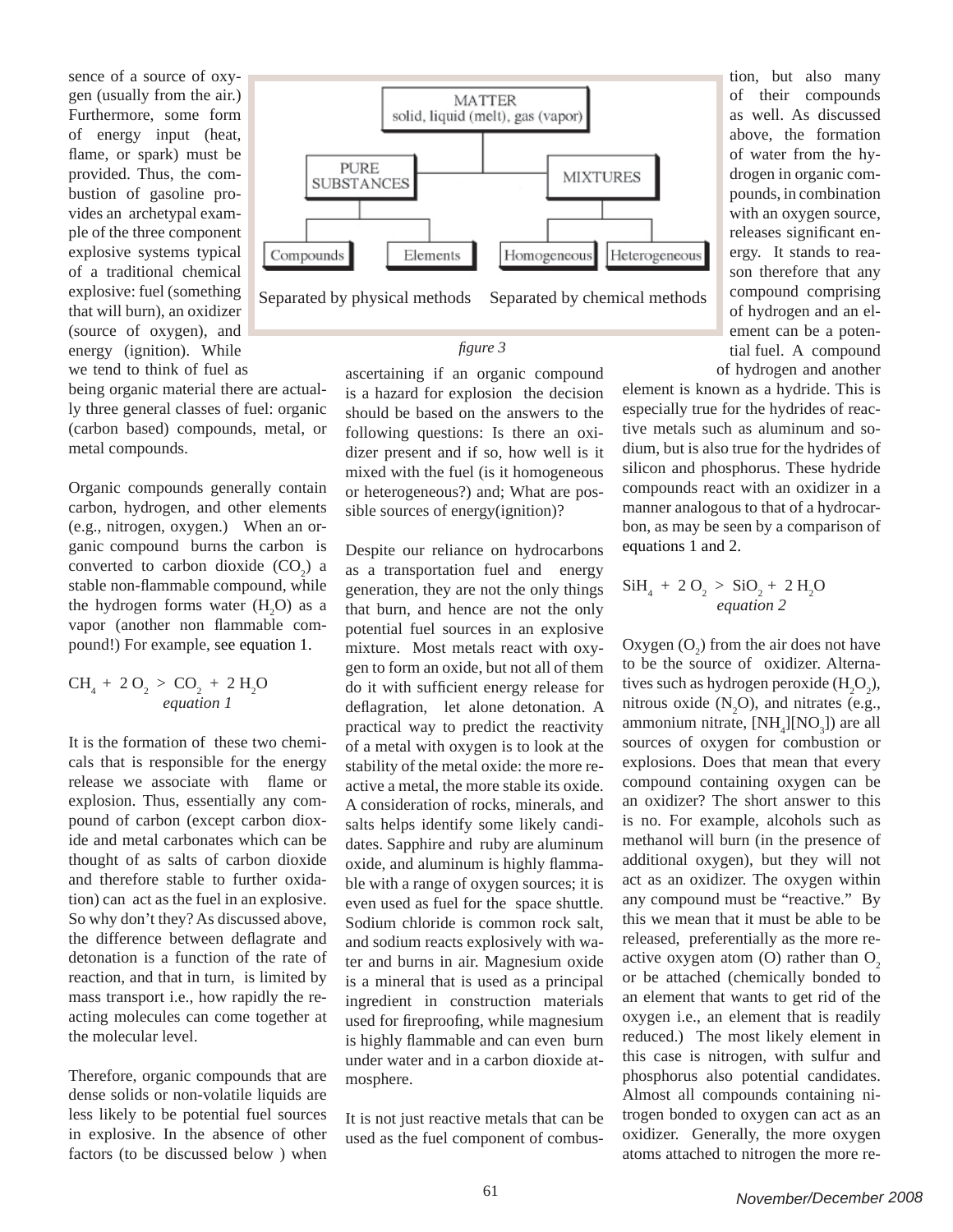active the compound.

As discussed above, the efficiency of a chemical reaction, such as combustion, is dependent on how well the fuel and oxidizer are mixed at the molecular scale. Obviously the best situation is if both components are in the same molecule. Self-oxidizers are compounds containing oxygen in a reactive form as well as a suitable fuel (carbon or hydrogen.) The most common self-oxidizers are organic nitrates. It should be pointed out that in spite of the presence of reactive oxygen, self-oxidizers may still require an external source of oxygen to ensure complete reaction, and some form of energy input (ignition) is still required.

Given that many compounds contain oxygen, how can we determine whether it will require additional oxidizer to act as an explosive, or whether it has enough to completely self combust, or whether it is itself an oxidizer for other compounds? The simplest test for a compound's potential is its "oxygen balance." The oxygen balance for a chemical is the amount of oxygen needed or produced to ensure the complete oxidation of all the carbon, hydrogen, or other elements. Compounds such as trinitrotoluene (TNT) have a negative balance since extra oxygen is needed for complete formation of all the  $CO<sub>2</sub>$ and  $H_2O$  possible. See equation 3.

$$
2 C_{7}H_{5}N_{3}O_{6} + 21 \text{ "O" } > 14 CO_{2}
$$
  
+ 5 H<sub>2</sub>O + 3 N<sub>2</sub> (3)  
equation 3

Despite its reputation as an explosive, TNT is only efficient in the presence of an external oxidant. In contrast, performic acid is an example of a compound with a zero oxygen balance: it has all the oxygen it needs for complete combustion and hence only requires energy to detonate making at a much more dangerous compound per se than TNT! See equation 4.

$$
2 \text{ CH}_2\text{O}_3 > \text{CO}_2 + \text{H}_2\text{O}
$$
  
equation 4

A positive oxygen balance means that the compound liberates oxygen surplus to its own needs, for example the decomposition of ammonium nitrate provides one atom of oxygen per molecule. See equation 5. Clearly, any compound with a positive oxygen balance makes a good oxidizer and is highly incompatible with combustible chemicals.

$$
H_2N_2O_3 > H_2O + N_2 + "O"
$$
  
equation 5

Although the majority of chemical explosions involve combustion and therefore require a fuel/oxidizer mixture (even if they are in the same molecule), combustion is not necessary for an explosive. If a molecule is unstable and its decomposition products include gases (such as nitrogen) that result in the sudden increase in volume associated with a detonation, this is called an entropic molecule. Simply put, an entropic molecule is one that generates additional molecules upon decomposition. For example, each molecule of triacetone triperoxide (TATP) generates four mol-

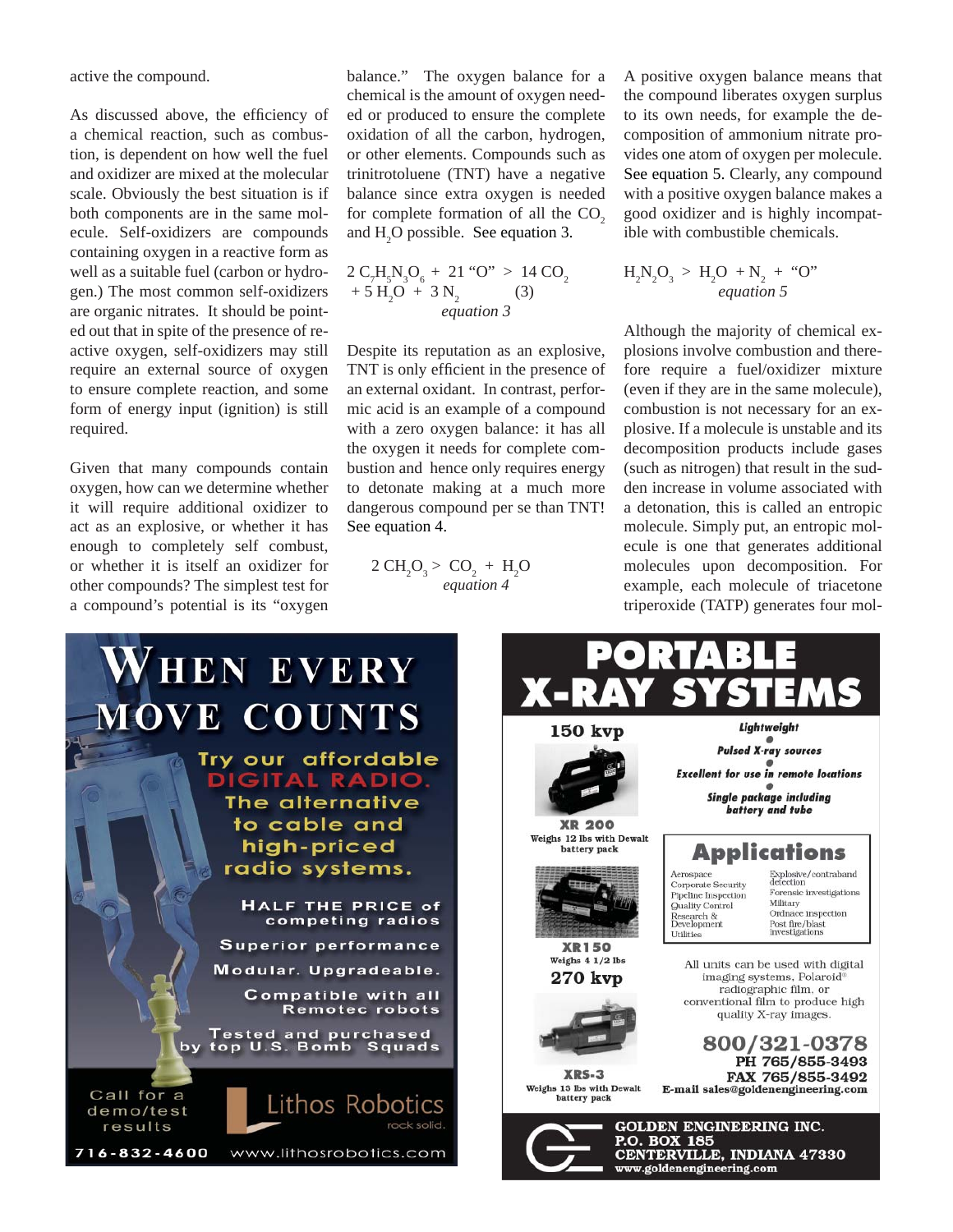ecules of product upon decomposition, and since four molecules occupy more space than one, pressure is generated and the gases expand. See equation 6.

$$
(\text{Me}_2\text{CO}_2)3 > 3 \text{ Me}_2\text{C}=0 + \text{O}_3
$$
  
equation 6

Although no combustion is necessary with entropic molecules, their explosive force can be enhanced with additional fuel. The explosive force is a result of a rapid expansion of gases rather than a flame. Both an advantage and disadvantage of entropic molecules is that they often require very low energy input to

initiate decomposition and hence detonation. In chemistry, strain in the molecular structure is a good sign of an unstable molecule, but in the case of entropic explosives, looking for the signatures of the gases that will be generated is a much better "tell." In the simplest terms these are the gasses that make up our atmosphere.

Given its presence as the major component of our atmosphere it is no surprise that  $N_2$  is one of the most stable molecules known. Therefore, any compound that contains more than one nitrogen



*fi gure 2*

molecule, and they are bonded to each other, is clearly a candidate for being an entropic explosive. It is for this reason that most traditional entropic explosives such as lead azide, decompose to liberate nitrogen gas  $(N_2)$ . Another nitrogen rich compounds is hydrazine (H2N- $NH<sub>2</sub>$ ) which again has the potential for

forming  $(N_2)$  but also two molecules of  $(H_2)$  thus producing large volumes of hot gas from a small volume of liquid hydrazine.

Despite its use in combustion  $(O_2)$  is also a stable molecule and therefore

> the presence of compounds containing two oxygen atoms bonded to each other is, like its nitrogen analog, a sign of instability. The most common chemical in this class is hydrogen peroxide  $(H_2O_2)$ , which liberates oxygen in the presence of sunlight or in the presence of many metals. Organic compounds

containing the peroxides sub-unit (Figure 2) are much more hazardous, since the oxygen provides both the explosive force and an oxidizer to the remains of the molecule (or other sources of fuel, see above.) Most organic peroxides are made by the reaction of 30% hydrogen peroxide (wood bleach from a hardware





Email: steeleinc@silverlink.net